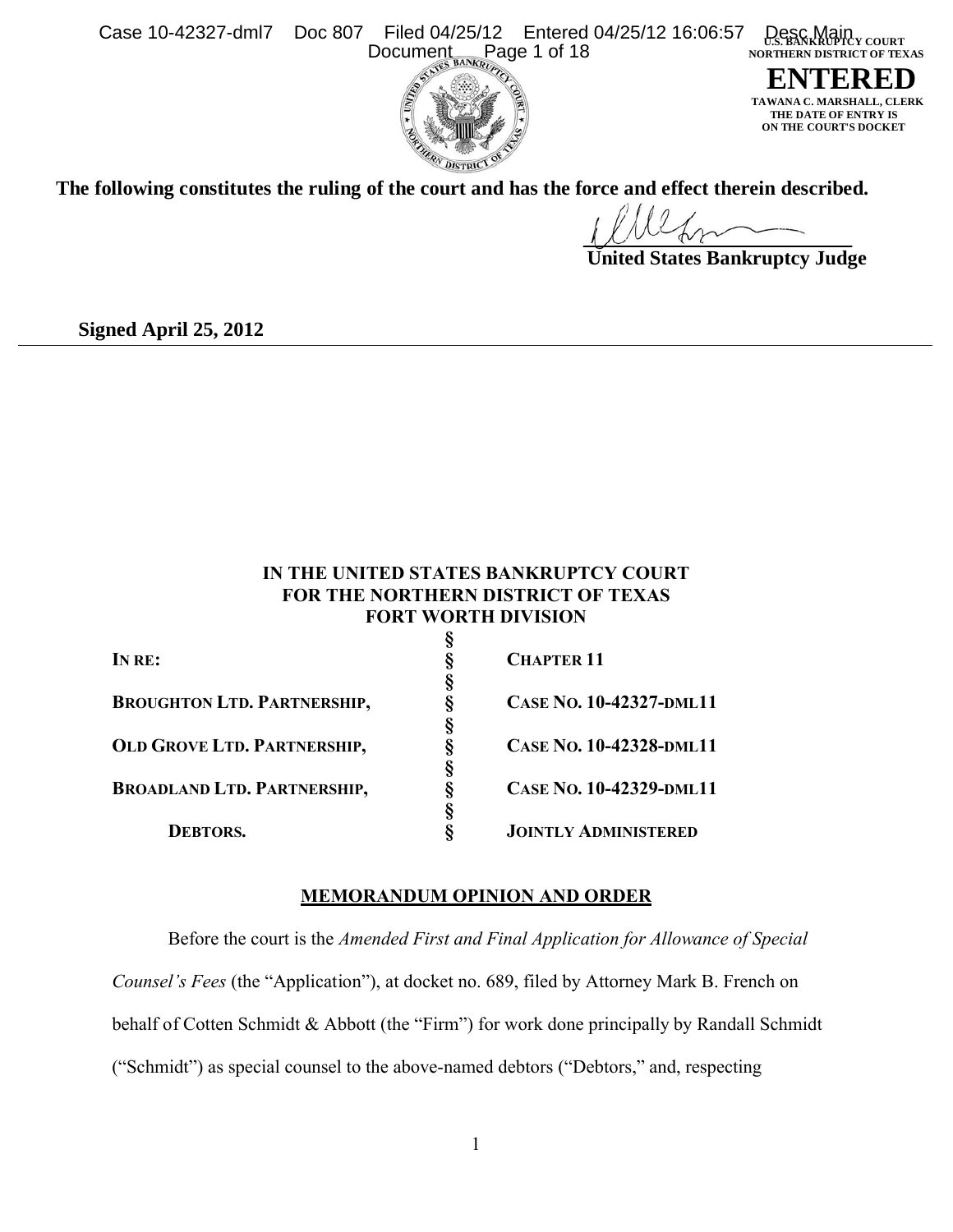## Case 10-42327-dml7 Doc 807 Filed 04/25/12 Entered 04/25/12 16:06:57 Desc Main Page 2 of 18

Broughton Ltd. Partnership, "Broughton") during their time as chapter 11 debtors in possession. The United States trustee (the "UST") filed an objection to the Application (the "Objection"), and the court considered the Application and Objection during a hearing held on January 30, 2012 (the "Hearing"). During the Hearing, the court heard testimony from Schmidt and Debtors' attorney, St. Clair Newbern III ("Newbern"), and received into evidence exhibits identified as necessary below. At the court's invitation, the Firm and the UST filed supplemental briefs following the Hearing.

This matter is subject to the court's core jurisdiction. 28 U.S.C. §§ 1334 and  $157(b)(2)(A)$ . This memorandum opinion constitutes the court's findings of fact and conclusions of law. FED. R. BANKR. P.7052 and 9014.

#### **I. Background**

These cases were commenced by the filing of voluntary petitions under chapter 7 of the Bankruptcy Code (the "Code")<sup>[1](#page-1-0)</sup> on April 5, 2010. Shortly after filing their petitions, on June 1, 2010, Debtors filed motions to convert the cases to cases under chapter 11 of the Code. On June 28, 2010, the court entered its order granting that motion. As a result of the conversion of the cases, the trustees appointed in the chapter 7 cases were automatically terminated. Code § 348(e). The Debtors then assumed responsibility as the representatives of their estates. Code  $\S$ 1107.

Debtors' business was the development of high-end residential subdivisions and sales of the developed lots. Because of various currents in the national economy, Debtors were unable to sell sufficient lots to service their debt, and the filing of these bankruptcy cases became necessary.

<span id="page-1-0"></span> $\frac{1}{1}$ 

<sup>11</sup> U.S.C. §§ 101 *et seq*.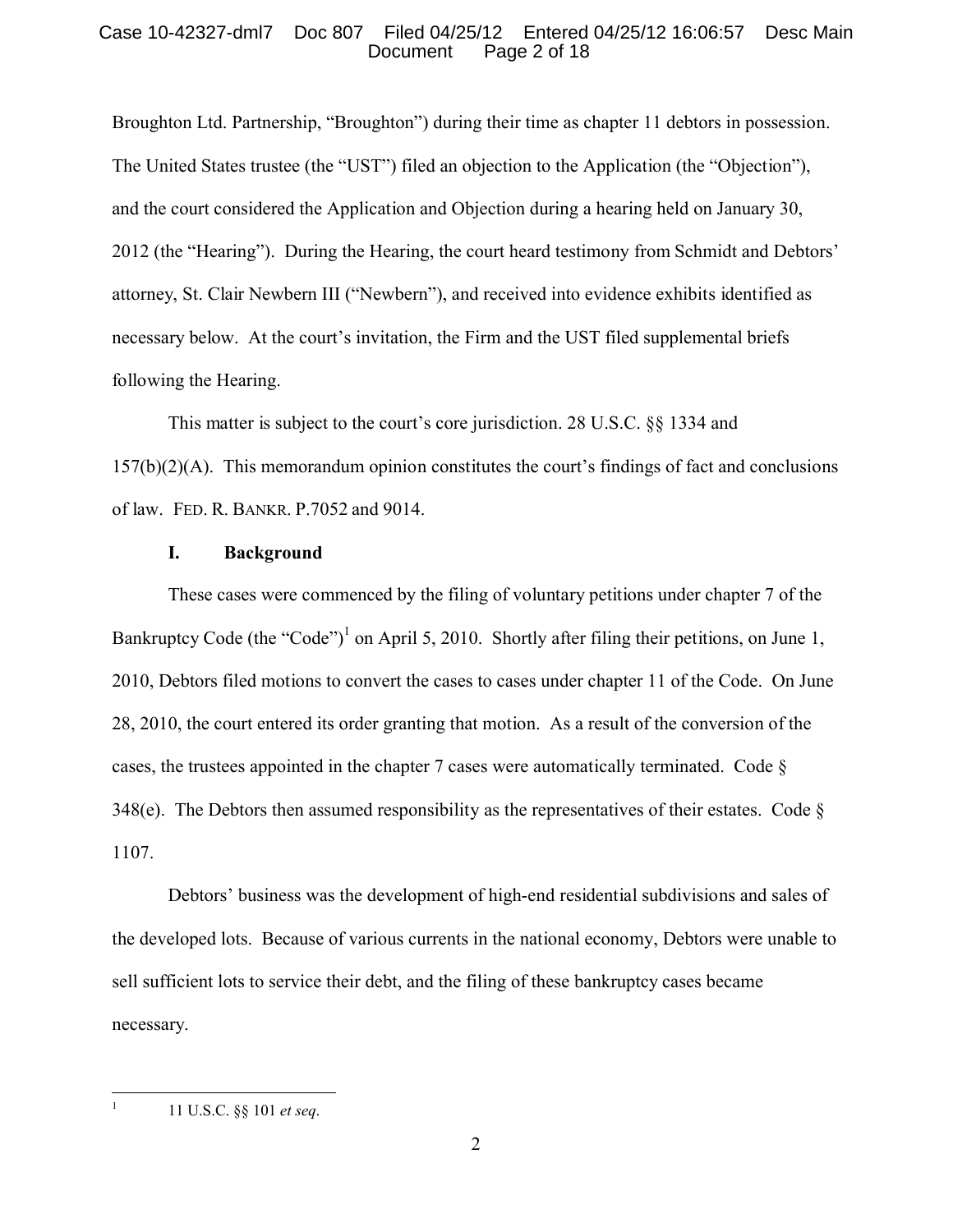## Case 10-42327-dml7 Doc 807 Filed 04/25/12 Entered 04/25/12 16:06:57 Desc Main Page 3 of 18

In late 2010, in furtherance of their efforts to reorganize, Debtors located a prospective buyer, Standard Pacific of Texas, Inc. ("SPOT"), for 22 lots owned by Broughton. At that time, Debtors engaged, pursuant to an order of this court, the Firm and Schmidt as special counsel to negotiate a contract with SPOT.

Schmidt undertook his duties as special counsel<sup>[2](#page-2-0)</sup> and over time attempted to negotiate a satisfactory contract with SPOT. SPOT, however, as a condition to the purchase of the 22 lots, required a release of certain claims asserted by the Colleyville Home Owners Rights Association, Inc. ("CHORA"). When Schmidt, acting for Broughton, and SPOT were unable to negotiate a satisfactory agreement with CHORA, SPOT declined to proceed with the purchase of the 22 lots, and, on February 24, 2011, the deal Schmidt was working on fell through.

Neither Schmidt nor the Firm thereafter performed work for Debtors, though Schmidt testified at a hearing held on March 8, 2011, regarding the failure to close the SPOT deal (Application at p. 4). Subsequently, on May 20, 2011, Debtors' chapter 11 cases were converted back to chapter 7 by the court, acting *sua sponte*, and trustees were appointed to sell the assets of Debtors, including all property of Broughton. The 22 lots that were the subject of the SPOT deal were subsequently sold at auction to another buyer; SPOT did not bid on the lots at the auction.

# **II. The UST's Objection**

<span id="page-2-0"></span> $\frac{1}{2}$ 

The application to employ the Firm (the "Application to Employ") specified that it would:

<sup>…</sup>be limited to the negotiation and closing of the contract for the sale of twenty-two (22) lots in the Broughton development and the review and amendment, if necessary, of the Broughton Development Covenants and Restrictions incident to the transfer of ownership of those lots and, if possible, the common areas, to the purchaser so that the purchaser of the lots becomes the new declarant/developer, and similar matters as may arise with the Broadland Ltd. Partnership and Old Grove Ltd. Partnership Chapter 11 cases.

<sup>(</sup>Application to Employ ¶ 5).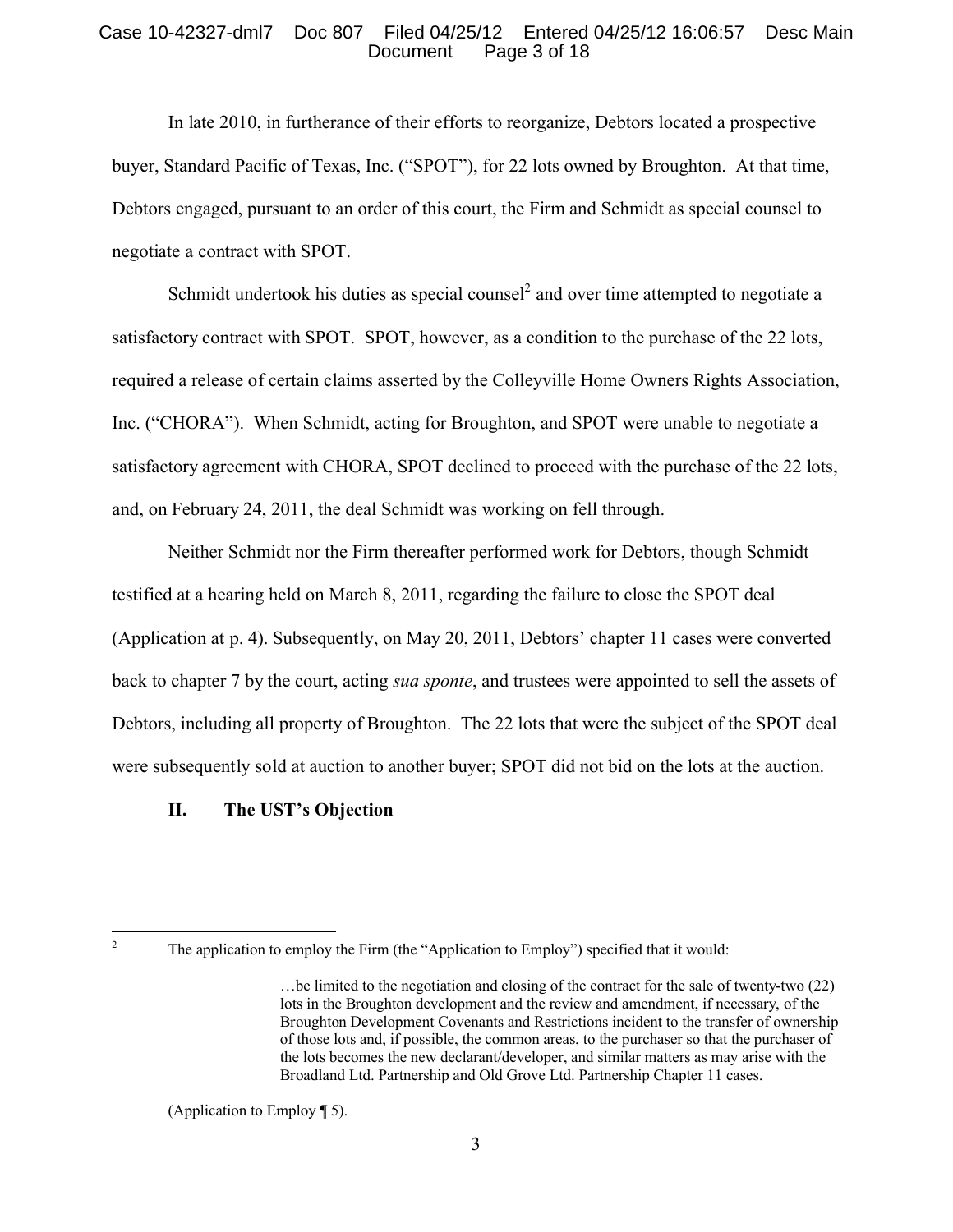# Case 10-42327-dml7 Doc 807 Filed 04/25/12 Entered 04/25/12 16:06:57 Desc Main Page 4 of 18

The UST initially objected to the Firm's fees on the basis that the Firm did not comply with the UST's guidelines in its original application. The court understands that the Application, as amended, resolves that problem.

The UST next objects to the Application on the basis that the Firm received a retainer of \$10,000, \$7,500 of which was paid by Debtors after commencement of these chapter 11 cases without court approval. Schmidt testified that he had been informed that the retainer the Firm was to receive would come from a non-debtor third party.<sup>[3](#page-3-0)</sup> He further testified that he was unsure whether he had seen Debtors' \$7,500 check to the Firm but that the check had been deposited into the Firm's IOLTA trust account.<sup>[4](#page-3-1)</sup>

At the Hearing, the court directed the return to Debtors of the \$7,500. Although this should have been done without court intervention as soon as Schmidt realized the Firm was holding funds advanced by Debtors without court approval, the court finds that Schmidt and the Firm acted in good faith. The court also finds that initially the Firm and Schmidt believed that the entire retainer held by the Firm was advanced by a nondebtor. The court therefore holds that the Firm should not be denied compensation based on Debtors' unauthorized payment to it, and the Objection, to the extent it is based on the retainer, will be overruled.

Next, the UST argues that Schmidt's work did not result in an "identifiable, tangible, and material benefit to the estate." These words are drawn from *Andrews & Kurth, L.L.P. v. Family Snacks, Inc. (In re Pro-Snax Distribs., Inc.)*, 157 F.3d 414, 426 (5th Cir. 1998). *Pro-Snax* is generally viewed as requiring the court, from the vantage point of "the Monday after," to assess

<span id="page-3-0"></span> $\overline{\mathbf{3}}$ <sup>3</sup> Transcript of the Hearing ("TR") at pp. 10, 19-20. Schmidt's testimony is supported by the fact that \$2,500 of the \$10,000 retainer did in fact come from a third party, Sister Initiative LLC, an affiliate of Debtor.

<span id="page-3-1"></span> $4$  TR at p. 11.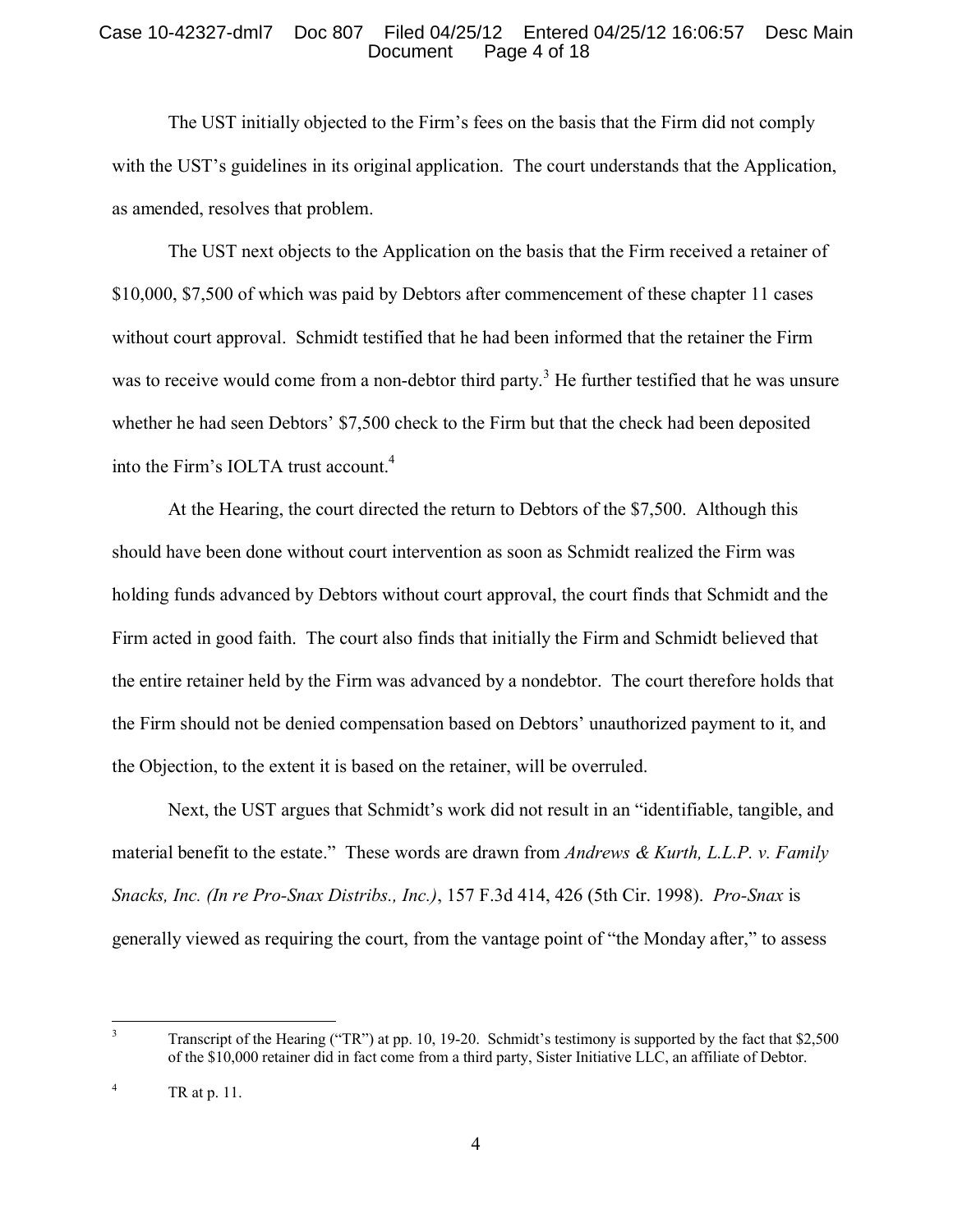## Case 10-42327-dml7 Doc 807 Filed 04/25/12 Entered 04/25/12 16:06:57 Desc Main Page 5 of 18

the benefits to the estate of a professional's work in awarding compensation.<sup>[5](#page-4-0)</sup> Although the UST, in the Objection and in argument at the Hearing, argued *Pro-Snax* and did so, it seemed to the court, in terms of the need for a retrospective consideration of the Firm's efforts, in his post-Hearing brief, the UST asserts that the court need not engage in a retrospective analysis because Schmidt should have early recognized that no benefit was likely to accrue to Broughton's estate from pursuit of the SPOT deal. *See United States Trustee's Post-Hearing Brief* at p. 3*.*

The court does not agree with the UST. The proposed sale to SPOT was viewed in late 2010, not only by the court, but by the various parties, as the keystone of Debtors' potential reorganization. As Schmidt testified, he spent considerable time not only negotiating with SPOT

Second, some courts state that they apply a pure hindsight approach, but implicitly employ a prospective analysis. *See In re PricewaterHouseCoopers, LLP v. Litzler (In re Harbor Fin. Group, Inc.)*, 2001 WL 1041785, at \*3-4 (N.D. Tex. Sep. 5, 2001); *In re JNS Aviation, LLC*, 2009 WL 80202, at \*8 (Bankr. N.D. Tex. Jan. 9, 2009).

<span id="page-4-0"></span> $\sqrt{5}$ <sup>5</sup> All courts interpreting *Pro-Snax* have reached the conclusion that some sort of retrospective analysis is required. Lower courts have adopted differing views of what type of retrospective analysis should be employed and have disagreed whether a prospective analysis may be considered in determining whether *Pro-Snax* is satisfied. The court has identified three general approaches to interpreting *Pro-Snax*. *See In re Asarco LLC*, 2011 WL 2974957 at \*22 (Bankr. S.D. Tex. Jul. 20, 2011). First, there are those courts that apply a pure hindsight test. *See In re Weaver*, 336 B.R. 115, 119 (Bankr. W.D. Tex. 2005) (stating that *Pro-Snax* clearly rejected a test that would take into account "whether the services were objectively beneficial at the time they were performed."); *Quisenberry v. Am. State Bank (In re Quisenberry)*, 295 B.R. 855, 865 (Bankr. N.D. Tex. 2003) (stating that *Pro-Snax* imposes an objective after-the-fact test, "regardless of the reasonableness of services at the time that [the services] were rendered.")

Third, some courts follow a "hybrid" approach that combines both prospective and retrospective analyses. *See In re Asarco LLC*, 2011 WL 2974957, at \*22; *In re Cyrus II P'ship*, 2009 WL 2855725 (Bankr. S.D. Tex. Sep. 1, 2009); *In re Spillman Dev. Group, Ltd.*, 376 B.R. 543, 550-54 (Bankr. W.D. Tex. 2007). Courts applying the third approach have concluded that it better harmonizes with the language of section  $330(a)(3)(C)$  of the Code, which states that the necessity and benefit of services should be measured "at the time at which the service was rendered." *See In re Asarco LLC*, 2011 WL 2974957, at \*22. Some of the "hybrid" courts have also limited the practical effect of applying a hindsight test by stressing that a retrospective analysis does not require "success," but that compensation may be awarded for "first tries, mixed results and even failures" if those actions "ultimately advance[] the case." *Id.* at \*22; *see also In re Cyrus II P'ship*, 2009 WL 2855725, at \*16, 21 (stating that "[a] service may 'benefit the estate' under *Pro-Snax* even though the service did not directly result in a quantifiable or monetary benefit") (citation omitted). These courts have further opined that concluding that *Pro-Snax* allowed payment only for successful work would effectively, and impermissibly, force all professionals to work on a contingency-fee basis. *See Id.* at \*10; s*ee also In re Asarco LLC*, 2011 WL 2974957, at \*22.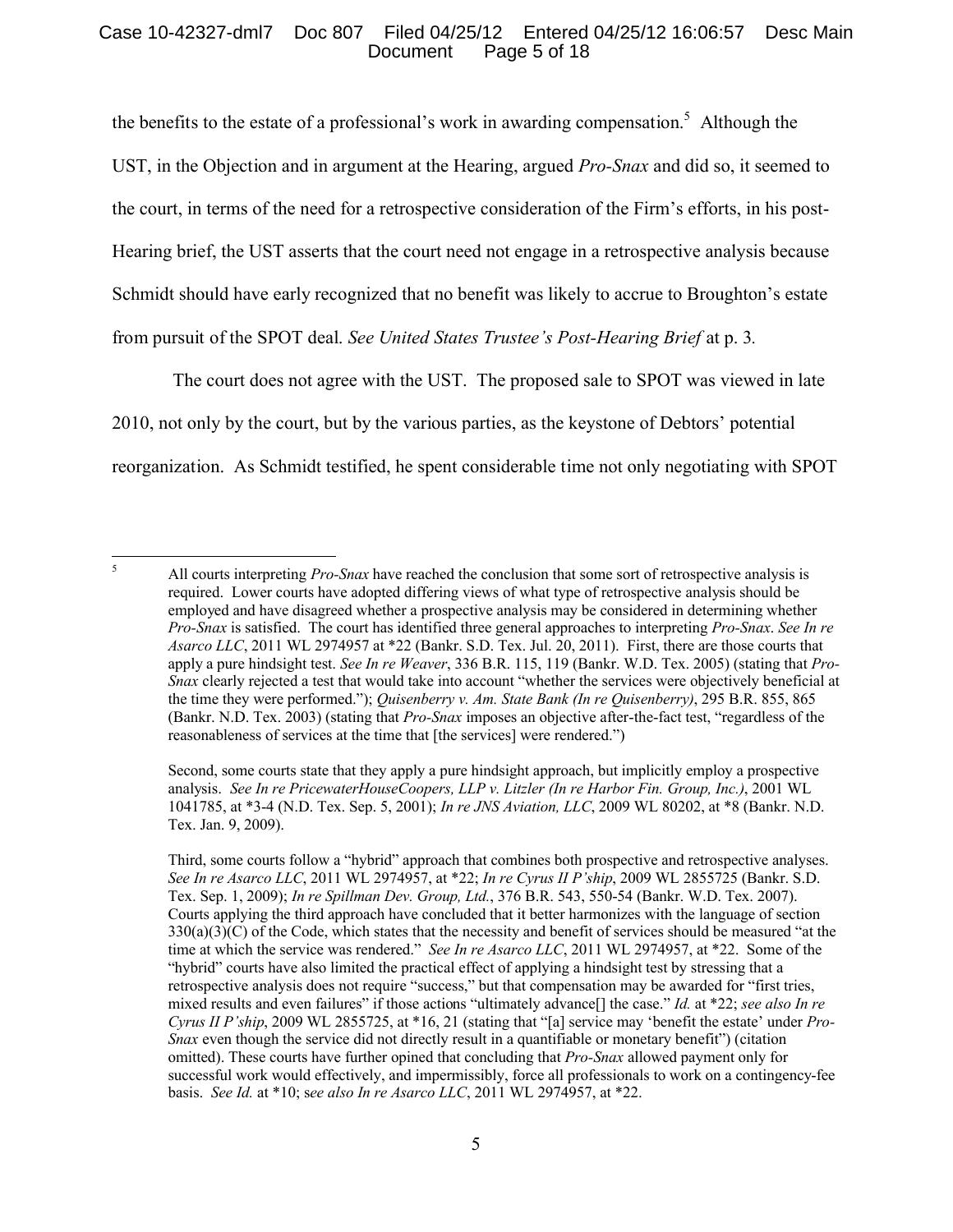# Case 10-42327-dml7 Doc 807 Filed 04/25/12 Entered 04/25/12 16:06:57 Desc Main Page 6 of 18

respecting contract terms, but also attempting to resolve the problems with CHORA. $<sup>6</sup>$  $<sup>6</sup>$  $<sup>6</sup>$  He</sup> believed, up until the time SPOT withdrew from the negotiations, that the transaction would close.<sup>[7](#page-5-1)</sup> There certainly was no question about SPOT's interest in the 22 lots or its financial ability to purchase them. That the transaction was a difficult one to put together and that the idiosyncrasies of the parties might frustrate the efforts of counsel does not mean that counsel was required to cease work and give up. Rather, so long as a professional is doing its principal's bidding and there is a reasonable prospect of success, $<sup>8</sup>$  $<sup>8</sup>$  $<sup>8</sup>$  the professional is entitled to work in the</sup> expectation of being paid. Based on the record before it, the court thus holds that "the services [of the Firm] were necessary to the administration of, or beneficial at the time at which the service was rendered toward the completion of, [the bankruptcy case]." *See* Code § 330(a)(3)(C).

### **III. Identifiable, Tangible, and Material Benefit**

The court's holding respecting the last-quoted portion of Code  $\S 330(a)^9$  $\S 330(a)^9$  means that

Schmidt and the Firm have satisfied the "prospective" test for compensation set by the Code.

<span id="page-5-3"></span>9 Section § 330(a) states:

(a)

(A) reasonable compensation for actual, necessary services rendered by the trustee, examiner, ombudsman, professional person, or attorney and by any paraprofessional person employed by any such person; and

(B) reimbursement for actual, necessary expenses.

(2) The court may, on its own motion or on the motion of the United States Trustee, the United States Trustee for the District or Region, the trustee for the estate, or any other party in interest, award compensation that is less than the amount of compensation that is requested.

<span id="page-5-0"></span> $6\overline{6}$ <sup>6</sup> TR at pp. 11-12.

<span id="page-5-1"></span> $^7$  TR at pp. 13-14.

<span id="page-5-2"></span><sup>8</sup> In approving the sale to SPOT, the court implicitly accepted that the transaction accorded with Debtors' sound business judgment. Where that test is met and the transaction is not inherently flawed, as would have been the case if SPOT had not been financially sound, it would be unreasonable and inconsistent with a lawyer's duties to his or her client to require the Firm to second-guess Debtors' directions.

<sup>(1)</sup> After notice to the parties in interest and the United States Trustee and a hearing, and subject to sections 326, 328, and 329, the court may award to a trustee, a consumer privacy ombudsman appointed under section 332, an examiner, an ombudsman appointed under section 333, or a professional person employed under section 327 or 1103—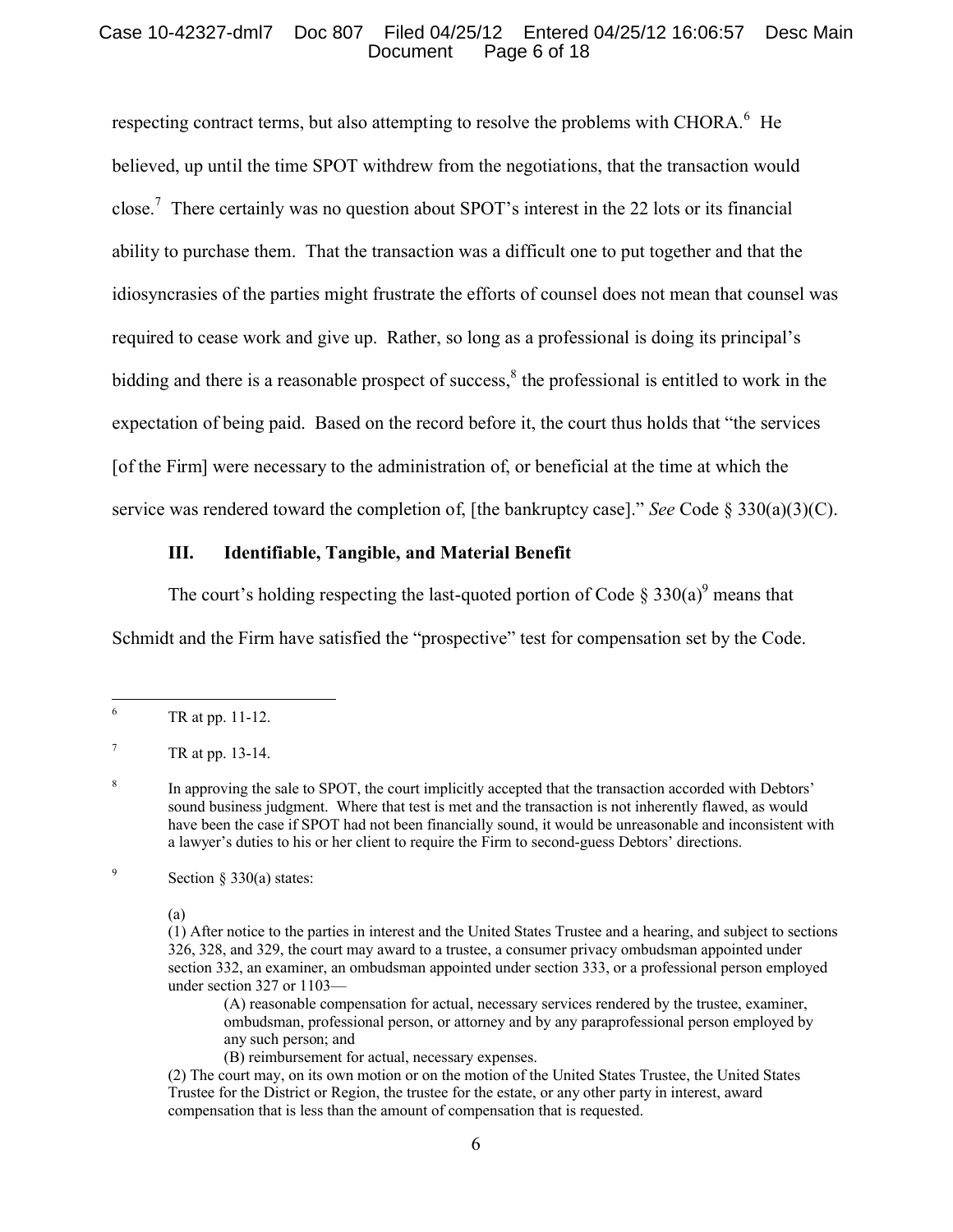## Case 10-42327-dml7 Doc 807 Filed 04/25/12 Entered 04/25/12 16:06:57 Desc Main Page 7 of 18

However, the UST has urged that they have not provided an "identifiable, tangible, and material benefit to the estate" and so, under *Pro-Snax*, are not eligible for compensation. The court will accordingly address whether the Firm and Schmidt would be entitled to compensation for their work under *Pro-Snax*. In doing so, if the court concludes a benefit commensurate with the fees sought was provided, it need go no further to determine *Pro-Snax* has been satisfied.<sup>[10](#page-6-0)</sup>

### **A.** *Pro-Snax*

In *Pro-Snax*, the Court of Appeals was faced with two questions. In that case, Andrews

& Kurth, LLP ("A&K") represented the debtor first in response to an involuntary chapter 7

petition, next in an ensuing chapter 11 case and, finally, after appointment of a chapter 11

trustee. The questions the Court faced were, first, whether A&K could be compensated for work

done after the trustee's appointment, and, second, what standard should be applied in

determining A&K's compensation.

Most of the Court's opinion is devoted to the first of these questions. Based on the plain

meaning of section  $330(a)(1)$ , the Court concluded that A&K could not be compensated for

(3) In determining the amount of reasonable compensation to be awarded to an examiner, trustee under chapter 11, or professional person, the court shall consider the nature, the extent, and the value of such services, taking into account all relevant factors, including—

(4)

 $\overline{a}$ 

- (A) Except as provided in subparagraph (B), the court shall not allow compensation for—
	- (i) unnecessary duplication of services; or
	- (ii) services that were not—
		- (I) reasonably likely to benefit the debtor's estate; or
		- (II) necessary to the administration of the case…

<span id="page-6-0"></span><sup>10</sup> This is consistent with the general rule that an estate must receive fair value post-petition.

<sup>(</sup>A) the time spent on such services;

<sup>(</sup>B) the rates charged for such services;

<sup>(</sup>C) whether the services were necessary to the administration of, or beneficial at the time at which the service was rendered toward the completion of, a case under this title;

<sup>(</sup>D) whether the services were performed within a reasonable amount of time commensurate with the complexity, importance, and nature of the problem, issue, or task addressed;

<sup>(</sup>E) with respect to a professional person, whether the person is board certified or otherwise has demonstrated skill and experience in the bankruptcy field; and

<sup>(</sup>F) whether the compensation is reasonable based on the customary compensation charged by comparably skilled practitioners in cases other than cases under this title.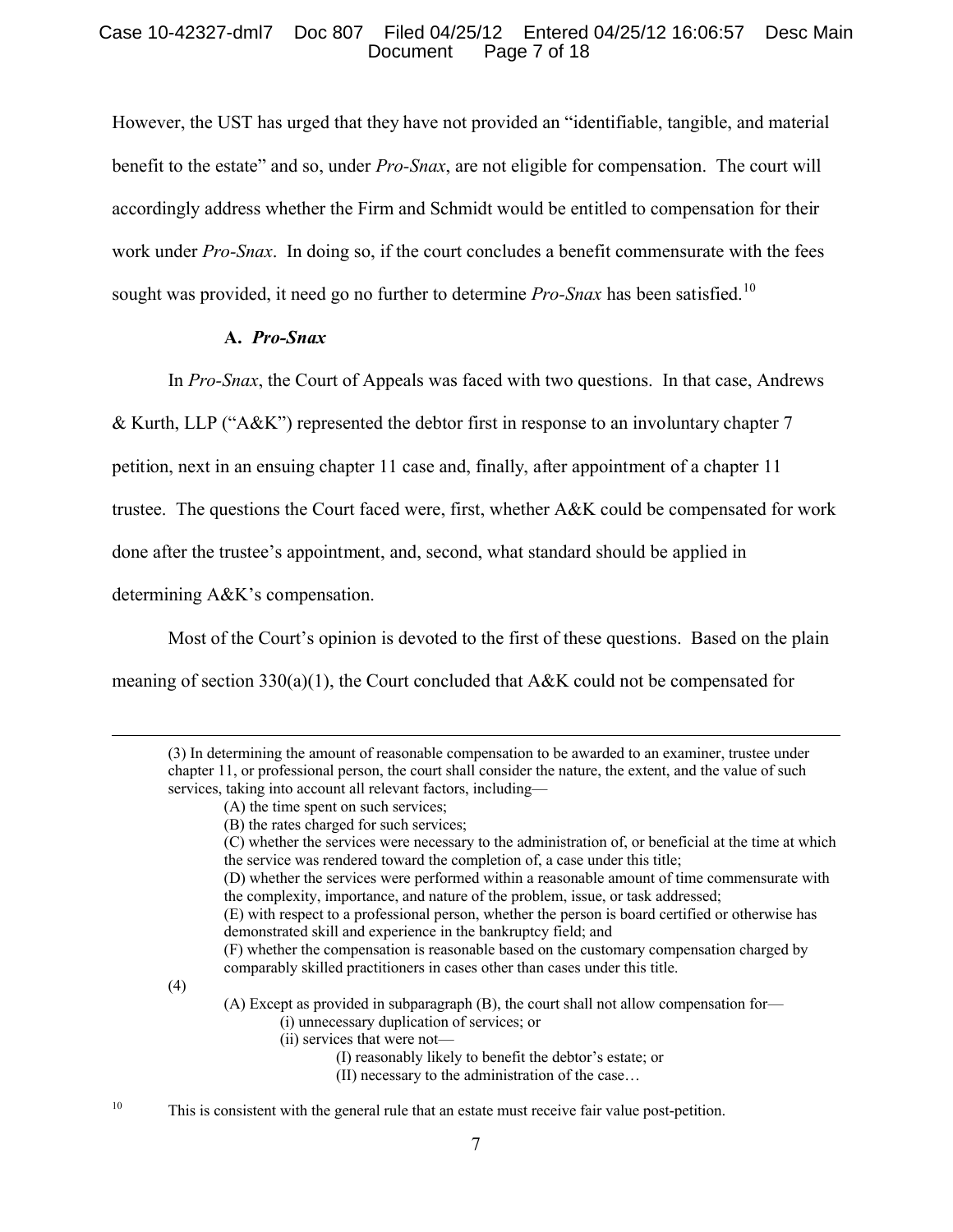## Case 10-42327-dml7 Doc 807 Filed 04/25/12 Entered 04/25/12 16:06:57 Desc Main Page 8 of 18

services rendered to the debtor after appointment of the trustee. Though courts had come down on both sides of this issue, the Supreme Court ultimately resolved it in the same way as did the *Pro-Snax* court in *Lamie v. U.S. Tr.*, 540 U.S. 526, 531, 124 S.Ct. 1023, 1029, 157 L.Ed.2d 1024 (2004), which cites *Pro-Snax* with approval.

As to the second issue, the one germane to the court's consideration of the Application,

the Court of Appeals held that A&K could only be compensated to the extent its "services

represented an identifiable, tangible, and material benefit to the estate." *Pro-Snax,* 157 F.3d at

426. In so holding, the Court cited only one other decision, *In re Melp, Ltd.*, 179 B.R. 636 (E.D.

Mo. 1995).<sup>[11](#page-7-0)</sup>

*Pro-Snax*, though it can be read simply to require that benefit to the estate be reasonably

fore seeable at the time a professional's services are performed,<sup>[12](#page-7-1)</sup> has generally been viewed as

(Quotation marks and citations omitted.)

<span id="page-7-1"></span><sup>12</sup> While the *Pro-Snax* court stated that the test for compensation would be "whether A&K's services *resulted* in an identifiable, tangible, and material benefit to the bankruptcy estate," (157 F.3d at 426 (emphasis added)), so indicating any benefit must be evaluated after the fact, in explaining this standard in relation to a plan authored by A&K that never reached confirmation, the Court of Appeals stated:

> A&K should have known from the outset that the Debtor's prosecution of a Chapter 11 plan would fail, given that the Petitioning Creditors – who collectively held more than 50% of the indebtedness in this case – filed an involuntary *Chapter 7* case against the Debtor and repeatedly informed the Debtor and the bankruptcy court that they believed the case should be administered under Chapter 7.

(Emphasis in original.) This language, together with other comments of the Court, such as "at the time the services are performed [ ], the chances of success must outweigh the costs of [the services]" (*Id.*), suggests that *Pro-Snax* was more directed at a critical review of a professional's decision to pursue a given course than an assessment of actual value brought to the case through the professional's services.

8

<span id="page-7-0"></span> $11<sup>1</sup>$ *Melp* was a case in which the court held that debtor's counsel could be compensated for services performed after appointment of a trustee. The *Melp* court distinguished between the standard to be applied in awarding fees to a chapter 11 debtor's counsel in the absence of a trustee and the standard applicable after a trustee's appointment. In the former context, an award of fees, according to the court, need only meet the tests set by section 330(a)(1). As to the latter context, the *Melp* court stated:

However, when an operating trustee has been appointed, an additional threshold requirement applies beyond those listed in § 330(a). A debtor's attorney may recover fees despite the appointment of an operating trustee only if his or her services provided an identifiable, tangible, and material benefit to the estate.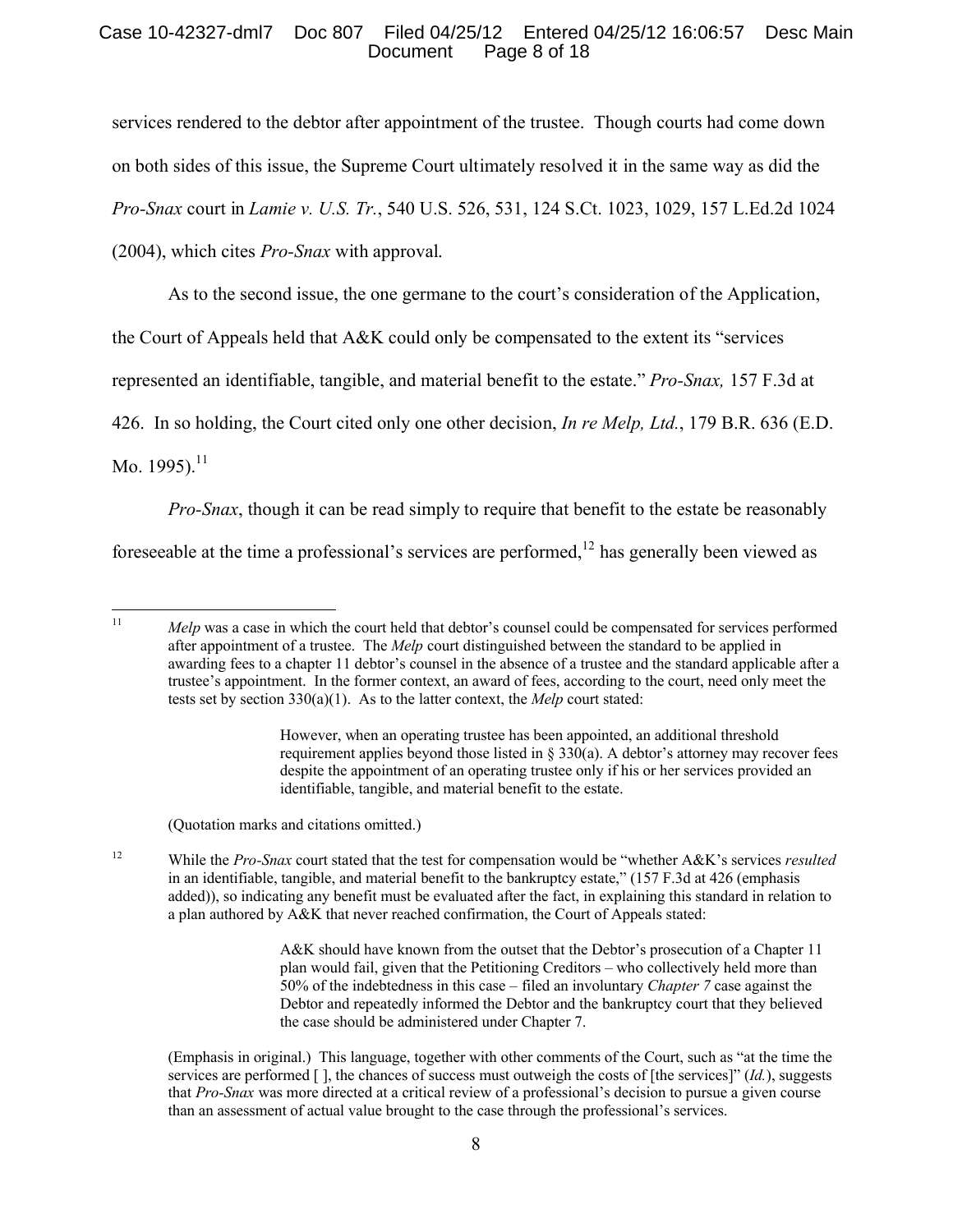## Case 10-42327-dml7 Doc 807 Filed 04/25/12 Entered 04/25/12 16:06:57 Desc Main Page 9 of 18

requiring that the court evaluate the benefit of the services retrospectively.<sup>[13](#page-8-0)</sup> Requiring an after-

the-fact evaluation of the benefit brought to a case by a professional's work has been generally

rejected by courts in other circuits.<sup>[14](#page-8-1)</sup> Thus, while *Pro-Snax* is, of course, binding precedent for

<span id="page-8-0"></span><sup>13</sup> *See* note 5, above.

 $\overline{a}$ 

<span id="page-8-1"></span><sup>14</sup> Other Courts of Appeals which have addressed the issues raised in *Pro-Snax* have not adopted the "identifiable, tangible, and material benefit to the estate" standard. Rather, the leading view was voiced by the Second Circuit Court of Appeals in *In re Ames Dep't Stores, Inc.*, 76 F.3d 66, 72 (2d Cir. 1996), *abrogated on other grounds by Lamie*, 540 U.S. at 531, which employs a prospective analysis that considers whether the services were "reasonably likely to benefit the estate" at the time they were performed, and is an objective test based on the services that a reasonable lawyer would have performed in the same circumstances. *See In re Veltri Metal Prods., Inc.*, 189 Fed.Appx. 385, 389-90 (6th Cir. 2006) (applying the "reasonably likely to benefit the estate" standard and also concluding that the benefit to the estate need not be an economic one); *Roberts, Sheridan & Kotel, P.C. v. Bergen Brunswig Drug Co.(In re Mednet)*, 251 B.R. 103, 107 (9th Cir. BAP 2000) (adopting the objective, prospective test of *Ames*); *In re Top Grade Sausage, Inc.*, 227 F.3d 123, 131-32 (3d Cir. 2000) (applying a reasonableness standard) *abrogated on other grounds by Lamie,* 540 U.S. at 531; *In re Taxman Clothing Co.*, 49 F.3d 310 (7th Cir. 1995) (cited and followed in *Ames*), *abrogated on other grounds by Lamie*, 540 U.S. at 531.

The Court of Appeals for the Tenth Circuit has adopted a hybrid approach wherein services must both actually benefit the estate *and* be reasonably likely to benefit the estate at the time they are performed. *Jensen v. U.S. Tr. (In re Double J Cattle Co.)*, 226 B.R. 284 (Table), at \*4-5 (10th Cir. BAP 1997). However, the *Double J* court explained that the benefit to the estate need not be limited to an economic approach and that other factors may be considered, limiting the practical effect of the requirement to perform a retrospective analysis.

The Bankruptcy Appellate Panel for the Eighth Circuit has implied that a retrospective test respecting compensation is inappropriate, but has not explicitly ruled on the issue. *See Stalnaker v. DLC, Ltd. (In re DLC, Ltd.)*, 295 B.R. 593, 608 (8th Cir. BAP 2003) (stating that "Section 330 contains no requirement that the attorneys' services benefit the estate."). Lower courts in the Eighth Circuit generally apply a prospective, reasonableness test similar to *Ames*, based however on the language of 11 U.S.C. § 330(a)(4)(A)(ii)(I) and (II). *See, e.g., In re Racing Servs., Inc.*, 2008 WL 822231, at \*3 (Bankr. D.N.D. Mar. 26, 2008) (stating that "the Court shall not allow compensation if the services rendered were not reasonably likely to benefit the estate or were unnecessary for the administration of the estate.") (Citations omitted).

Courts of Appeals in the First, Fourth, Eleventh and D.C. Circuits have yet to adopt a position on the issue, though the clear trend among lower courts that have addressed the issue is to embrace a prospective analysis similar to *Ames*. *See, e.g., In re Ellipso, Inc.*, 462 B.R. 241, 252 (Bankr. D.D.C. 2011) (citing Second Circuit precedent and stating that "'courts objectively consider whether the services rendered were reasonably likely to benefit the estate from the perspective of the time when such services were rendered.'") (quoting *In re Value City Holdings, Inc.*, 436 B.R. 300, 305 (Bankr. S.D.N.Y. 2010)); *In re Vu*, 366 B.R. 511 (D. Md. 2007) (citing to *Ames* and *Mednet* and stating that "the benefit to the estate requirement under § 330 requires only that a reasonable attorney would have believed that the services were reasonably likely to benefit the estate at the time they were rendered."); *In re Jankowski*, 382 B.R. 533, 545 (Bankr. M.D. Fla. 2007) (stating that "[s]ection 330 of the Bankrutpcy Code 'requires only that the services in question had a reasonable likelihood of benefitting the estate at the time they were provided, not that they actually provide a benefit.'") (citing *In re Boyce*, 2006 WL 3061633, at \*3 (E.D. Pa. 2006)); *In re Delta Petrol. (P.R.), Ltd.*, 193 B.R. 99, 108 (D. P.R. 1996) (affirming a bankruptcy court order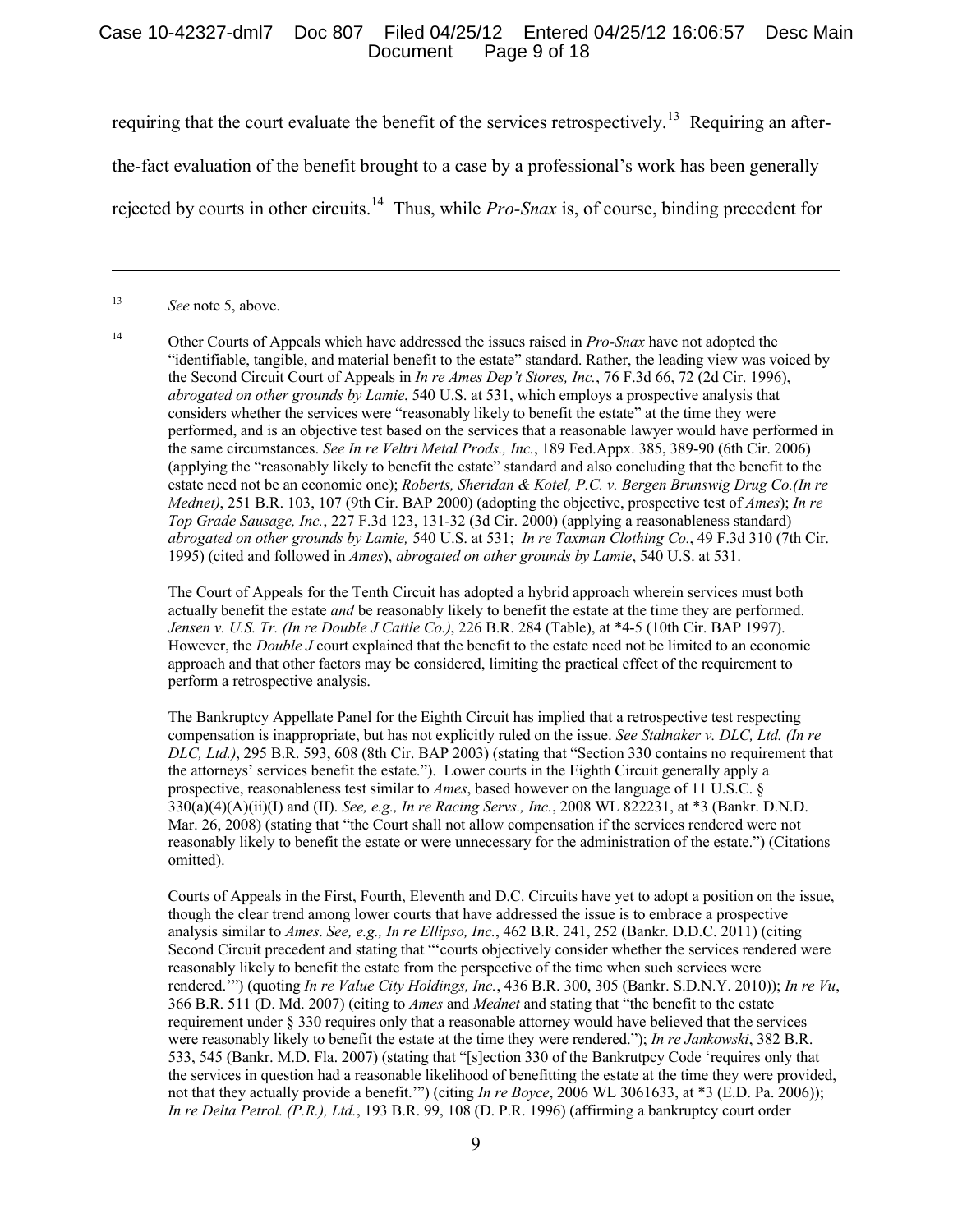# Case 10-42327-dml7 Doc 807 Filed 04/25/12 Entered 04/25/12 16:06:57 Desc Main Page 10 of 18

this court in the case at bar, the court believes it appropriate to perform its retrospective analysis of the Firm's work in a fashion that minimizes rather than maximizes differences in result between the Fifth and other circuits.<sup>[15](#page-9-0)</sup>

### **B. The** *Pro-Snax* **Problem**

 $\overline{a}$ 

The problem posed by *Pro-Snax* is that use of the word "benefit" suggests a positive contribution is required. An "identifiable, tangible, and material" benefit to the estate at first blush would appear to be something that augments the estate. Yet it seems clear that professionals serving a debtor or other fiduciary in a chapter 11 case cannot be limited in their compensation to those activities that actually add to the estate. First, such a determination would exclude from compensation many critical functions performed by professionals in the course of a chapter 11 case. Administrative matters, operational oversight, disputes respecting control, steps in the plan process such as extensions of exclusivity and many other matters dealt with by professionals covered by *Pro-Snax* do not increase the debtor's estate or reduce the claims against it – yet the chapter 11 case could not work if professionals did not perform services in connection with these functions.

Second, as with the Firm's work, that work which a professional undertakes doesn't

allowing compensation of a chapter 11 trustee and stating that, by "negative implication," under  $\S 330(a)(4)(A)(ii)(I)$  and (II), "a bankruptcy judge may award compensation for services that were: reasonably likely to benefit the estate, necessary to its administration, or [*sic*] not unnecessarily duplicative.").

<span id="page-9-0"></span><sup>&</sup>lt;sup>15</sup> Though each circuit has adopted different, though similar, language in formulating a test for when services rendered by a professional in a bankruptcy case should be compensable, courts should look to minimize rather than maximize the differences in those formulations. *See Jendusa-Nicolai v. Larsen*, --- F.3d ----, 2012 WL 1324245, at \*2-3 (7th Cir. April 18, 2012) (suggesting that circuit conflicts are sometimes manufactured based on differently worded legal formulations).

This is consistent with the court's duty to maintain national uniformity in the bankruptcy laws. *See* U.S. CONST. ART. I, § 8, cl. 4; *see also In re Reese*¸ 91 F.3d 37, 39 (7th Cir. 1996) (noting that the requirement of uniformity was designed to prevent arbitrary regional differences in the nation's bankruptcy laws, and private bankruptcy litigation).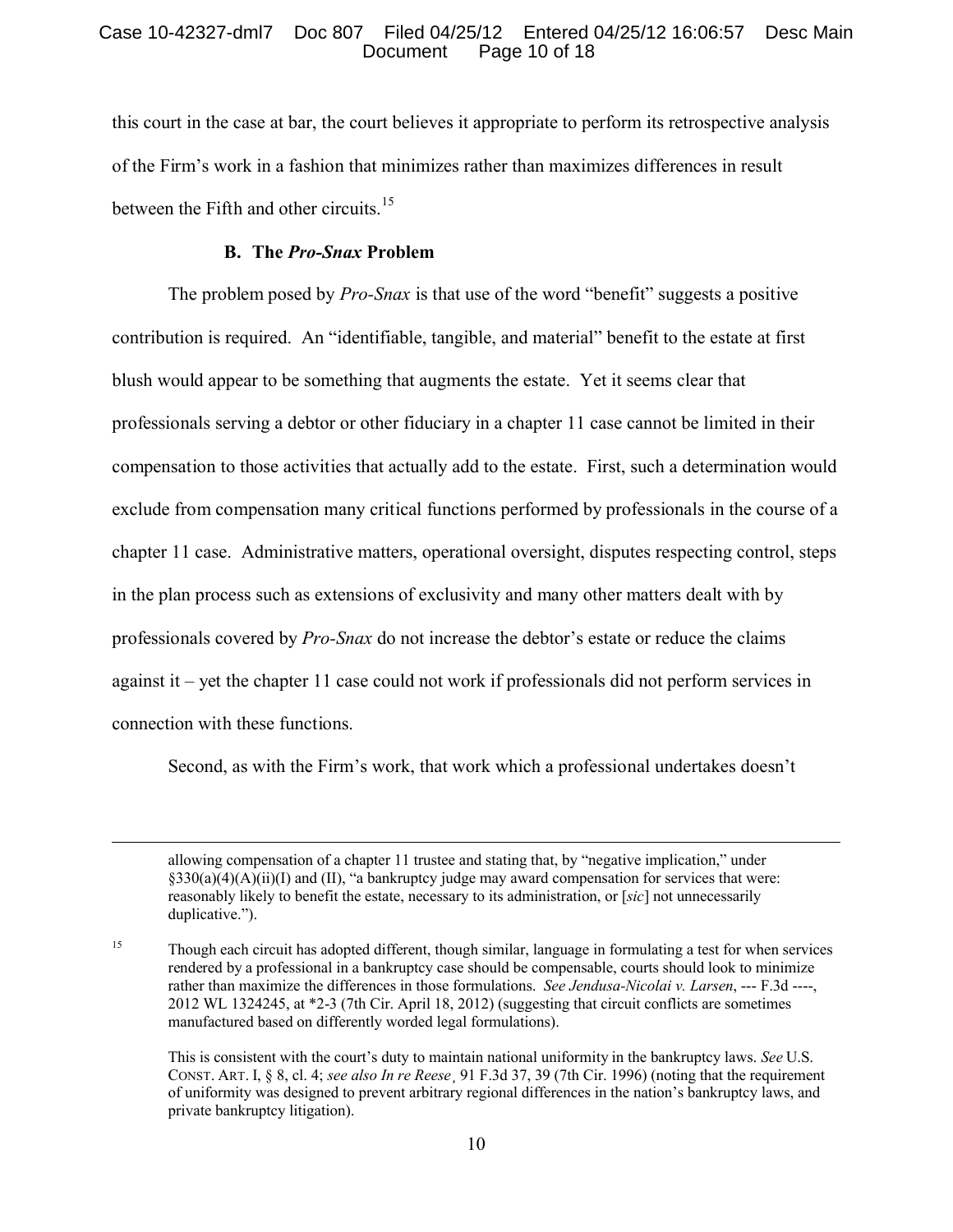## Case 10-42327-dml7 Doc 807 Filed 04/25/12 Entered 04/25/12 16:06:57 Desc Main Page 11 of 18

always lead to success.<sup>[16](#page-10-0)</sup> Deals – as with SPOT – fall through. Litigation on behalf of the estate may offer the prospect of substantial recoveries, but will not necessarily be won. It may be that counsel representing Stern, the estate representative in *Stern v. Marshall*, --- U.S. ----, 131 S.Ct. 2594, 180 L.Ed.2d 475 (2011), was unsuccessful, ultimately losing the estate's case in the United States Supreme Court in a 5-4 decision. It is unthinkable that that counsel's work leading to that result should be uncompensated.

The very fact that section 328(b) permits (but does not require) retention of professionals on, *inter alia*, a contingency basis demonstrates that Congress did not intend all professional services to be compensable only on that basis. Yet, as some courts have noted,[17](#page-10-1) to apply *Pro-Snax* as requiring estate augmentation would be tantamount to doing so.<sup>[18](#page-10-2)</sup>

The UST in the case at bar claims the Firm should not be paid because Debtors' estates did not benefit from the Firm's services. In so arguing, the UST seems to adopt the view that benefit to the estate should be taken at face value as requiring an accretion of value. The court disagrees.

### **C. The Benefit Requirement**

The Court of Appeals does not provide clear guidance in *Pro-Snax* respecting what is required to show an "identifiable, tangible, and material benefit," but the court can look to two different possible sources for direction.[19](#page-10-3) First, *Pro-Snax* does cite *Melp*, which in turn provides

<span id="page-10-0"></span> $16\,$ <sup>16</sup> The *Pro-Snax* court even listed among the accomplishments of A&K that it apparently found worthy of compensation a settlement that did not consummate. *Pro-Snax*, 157 F.3d at 426.

<span id="page-10-1"></span><sup>17</sup> *See* note 5, above.

<span id="page-10-2"></span><sup>18</sup> To some extent a professional's compensation is always likely to be at risk, as professionals will not be paid in full if an estate proves administratively insolvent.

<span id="page-10-3"></span><sup>&</sup>lt;sup>19</sup> The Firm and Debtors argued at the Hearing that the Firm's work benefitted the estate by, for example, delaying pursuit of relief from the automatic stay of Code  $\S 362(a)$  by Broughton's lender. The court is not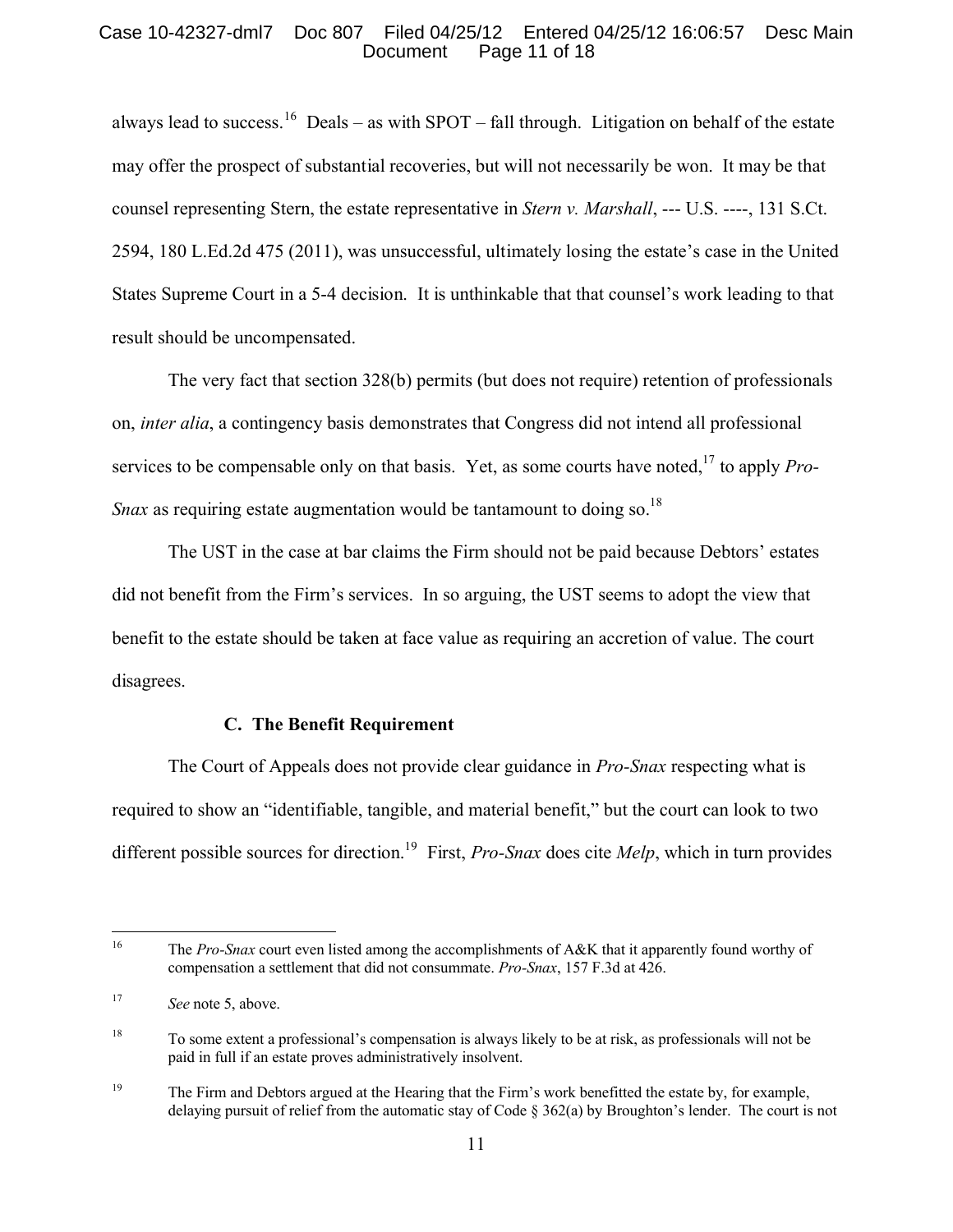## Case 10-42327-dml7 Doc 807 Filed 04/25/12 Entered 04/25/12 16:06:57 Desc Main Page 12 of 18

factors for determining whether an attorney's work provided an "identifiable, tangible, and material benefit to the estate." *Melp*, 179 B.R. at 640. Second, the court might utilize District Judge Jane Boyle's connection between the benefit test of *Pro-Snax* and the requirement of Code § 330(a)(1) that a professional's services be "actual" and "necessary." *See* section 330(a)(1); *Kaye v. Hughes & Luce, LLP, (In re Gadzooks, Inc.)*, 2007 WL 2059724, at \*9 (N.D. Tex. Jul. 13, 2007).

# **1.** *Melp*

 $\overline{a}$ 

*Melp* was cited by the *Pro-Snax* court in support of the proposition that, to warrant compensation, "any work performed by legal counsel on behalf of a debtor must be of material benefit to the estate." *Pro-Snax*, 157 F.3d at 426. In explaining how work should be assessed to determine whether a lawyer had provided "an identifiable, tangible, and material benefit," the *Melp* court stated:<sup>[20](#page-11-0)</sup>

> In undertaking a "benefit analysis," a court should consider: (1) whether the debtor's attorney's actions duplicated the duties of the trustee or the trustee's counsel under 11 U.S.C. § 1106; (2) whether the services have in fact, obstructed or impeded the administration of the estate; and (3) whether the debtor's attorney's actions are consistent with the debtor's duties under 11 U.S.C. § 521.

prepared, however, at least on the record before it, to find that the collateral consequences of the Firm's work satisfy the benefit requirement established by the *Pro-Snax* court.

<span id="page-11-0"></span><sup>20</sup> The same factors have been applied by those cases cited in *Melp* as well as in other cases citing *Melp*. *See Pfeiffer v. Couch (In re Xebec)*, 147 B.R. 518, 523 (9th Cir. 1992) (cited in *Melp*); *In re Pine Valley Mach., Inc.*, 172 B.R. 481, 488 (Bankr. D. Mass. 1994) (cited in *Melp,* listing the second and third *Melp* factors, but also listing the following factors: 1) whether the services were rendered in good faith; 2) whether the services resulted in an actual benefit to the estate; 3) whether the services were rendered in the nature of transition); *In re Word of Faith Fellowship, Inc.*, 1997 WL 527852, at \*6 (Bankr. N.D. Ill. 1997) (citing and adopting the *Melp* approach); *In re Stroudsberg Dyeing & Finishing Co.*, 209 B.R. 648 (Bankr. M.D. Pa. 1997) (citing *Melp* and other cases and adopting the same factors).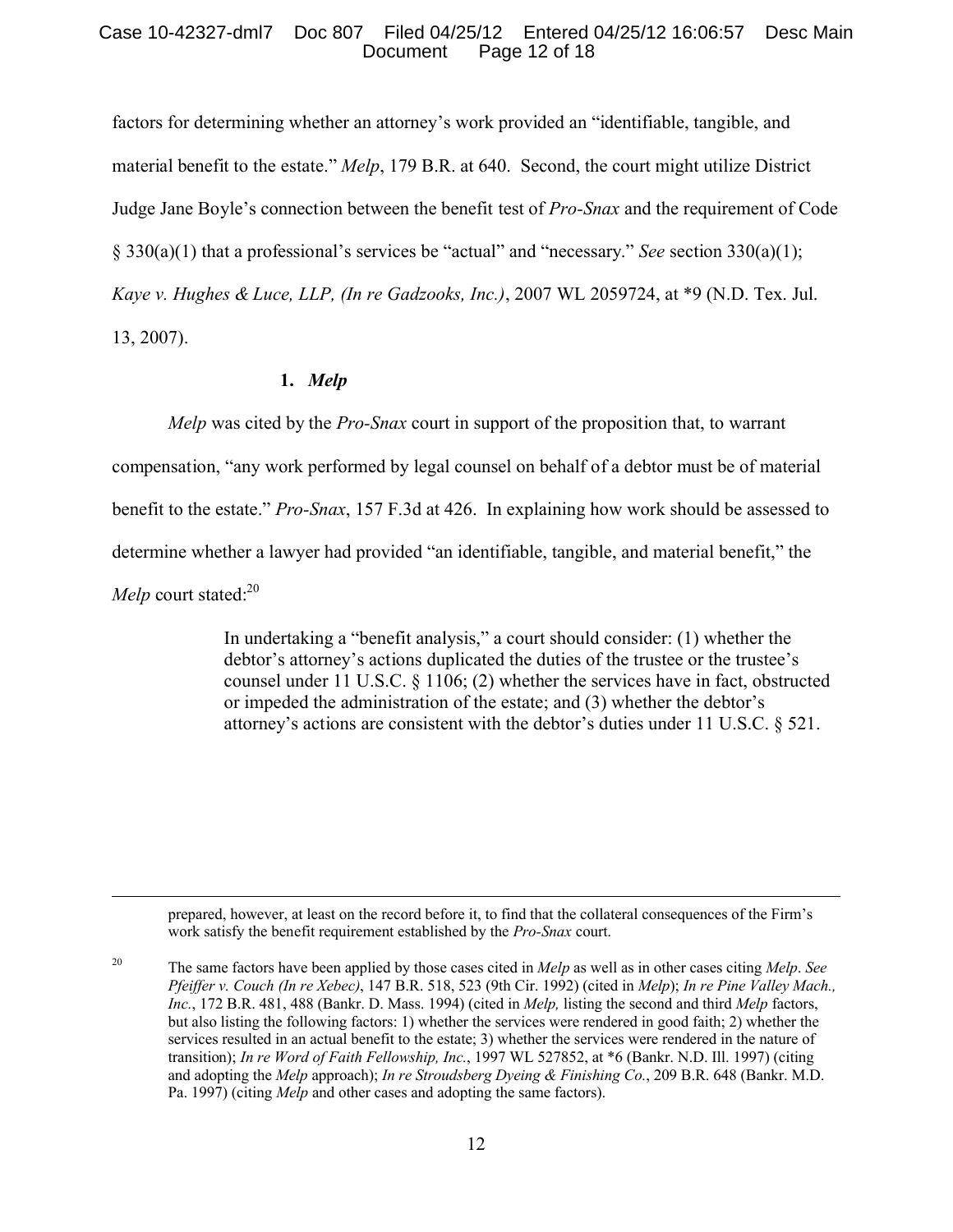## Case 10-42327-dml7 Doc 807 Filed 04/25/12 Entered 04/25/12 16:06:57 Desc Main Page 13 of 18

179 B.R. at 640. While, as noted above, the *Melp* court applied this test to determine whether a debtor's attorney could be paid for work done *after* appointment of a trustee,<sup>[21](#page-12-0)</sup> these factors arguably represent – given the reliance of the *Pro-Snax* court on *Melp* – the factors the Court of Appeals considered important to deciding whether counsel's services have provided the benefit requisite to justify compensation.

Applying the *Melp* factors to the case at bar, the first factor appears to be tied to a trustee in place or about to be appointed. In other words, that counsel did work that the trustee or trustee's counsel would hypothetically perform pursuant to Code  $\S$  1106 is not the test;<sup>[22](#page-12-1)</sup> rather it is whether the actual work performed by debtor's counsel duplicated work done or about to be done by the trustee or the trustee's counsel. As SPOT ultimately did not proceed with the purchase of the 22 lots and did not participate in the trustee's auction, the trustee did not do the same work as the Firm.<sup>[23](#page-12-2)</sup> In the context in which *Pro-Snax* dictates the *Melp* factors be applied, the services of debtor's counsel, to be duplicative of the work of the trustee, must be more proximate in time to the trustee's tenure<sup>[24](#page-12-3)</sup> and more similar to the work done by the trustee than is the case here.

<span id="page-12-0"></span><sup>&</sup>lt;sup>21</sup> The cases cited in *Melp* (and those later citing *Melp*, other than *Pro-Snax*) also were cases in which the question was what compensation debtor's counsel should receive for work done *after* a trustee was appointed.

<span id="page-12-1"></span><sup>&</sup>lt;sup>22</sup> The trustee's duties, other than that to investigate, are assigned to a debtor if the debtor is (as was the case here) in possession. Code  $\S$  1107(a).

<span id="page-12-2"></span><sup>&</sup>lt;sup>23</sup> Had SPOT bid at the auction and been successful, the Firm's work would have been compensable to the extent the trustee used or built upon it to consummate the sale to SPOT.

<span id="page-12-3"></span><sup>24</sup> A trustee removed under section 1105 may have done work subsequently duplicated by counsel to the debtor returned to possession. Likewise, a trustee newly appointed pursuant to section  $1104$  or – as here – due to conversion to chapter 7 may undertake a project initially worked on by debtor's counsel where the trustee, rather than utilizing counsel's work, repeats steps previously taken. *Melp*, as applied under *Pro-Snax*, suggests that the trustee and his or her counsel – not the professionals of the former debtor in possession – should ordinarily be compensated for the duplicative effort.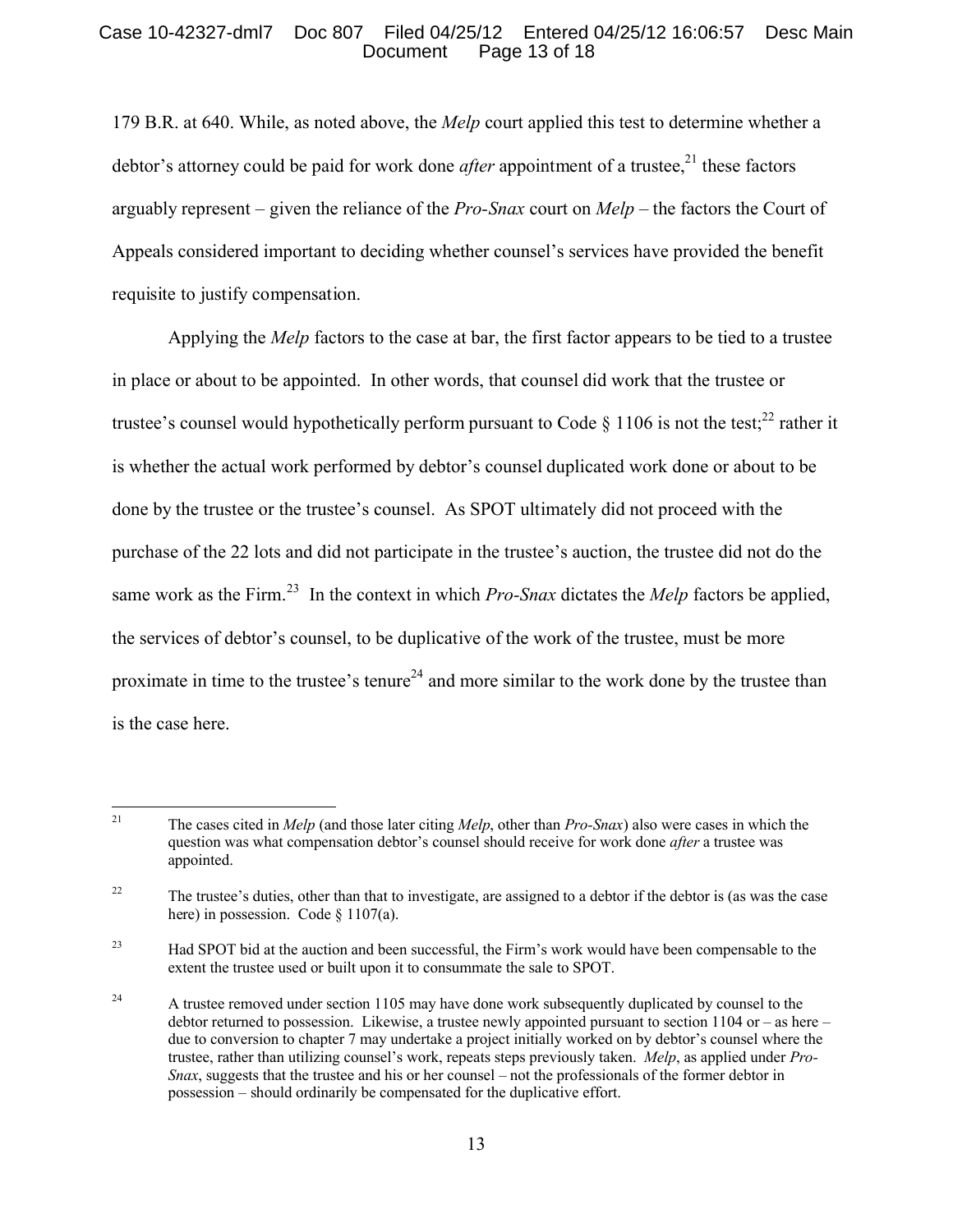# Case 10-42327-dml7 Doc 807 Filed 04/25/12 Entered 04/25/12 16:06:57 Desc Main Page 14 of 18

As to the second *Melp* factor, the Firm's work neither obstructed nor impeded the administration of the estate.<sup>[25](#page-13-0)</sup> Rather, the Firm provided services to Broughton in its role as debtor in possession consistent with the latter's duty to administer the estate. Indeed, the Firm's efforts were at the behest of Broughton acting as estate representative and pursuant to court order.

As to the final *Melp* factor, it is clear that, just as duplication of the trustee's duties cannot bar compensation for work done when no trustee is yet even in prospect and which work the trustee will not later be required to perform again, the reference to a debtor's duties under section 521 of the Code does not constitute a limit on that for which a professional working for a debtor in possession may be compensated. To read *Pro-Snax* and *Melp* to prevent compensation except for services rendered in furtherance of section 521 is to exclude a debtor's professionals from assisting the debtor in possession with its duties under Code §§ 1107, 1106, and 1108. Rather, once appointment of a trustee has been ordered, then the debtor and its counsel must limit their work in so far as possible, consistent with the debtor's remaining duties as estate representative, to that authorized by section 521. In the context of the Application, the court need only determine – and so finds – that the efforts of the Firm were in no way inconsistent with section 521. Thus, if *Melp* and similar cases are used to explain the requirements of *Pro-Snax*, Schmidt and the Firm meet those requirements and have shown the necessary benefit to the estate and the Application should be granted.

#### **2. Actual and Necessary**

The *Gadzooks* court, which applied the benefit test to counsel representing an equity committee, struggled with how to reconcile the *Pro-Snax* requirement of an "identifiable,

<span id="page-13-0"></span>25

<sup>25</sup> The *Pro-Snax* court's concern with A&K's work on a plan creditors would never accept suggests a belief that A&K's efforts may indeed have interfered with or impeded efficient estate administration.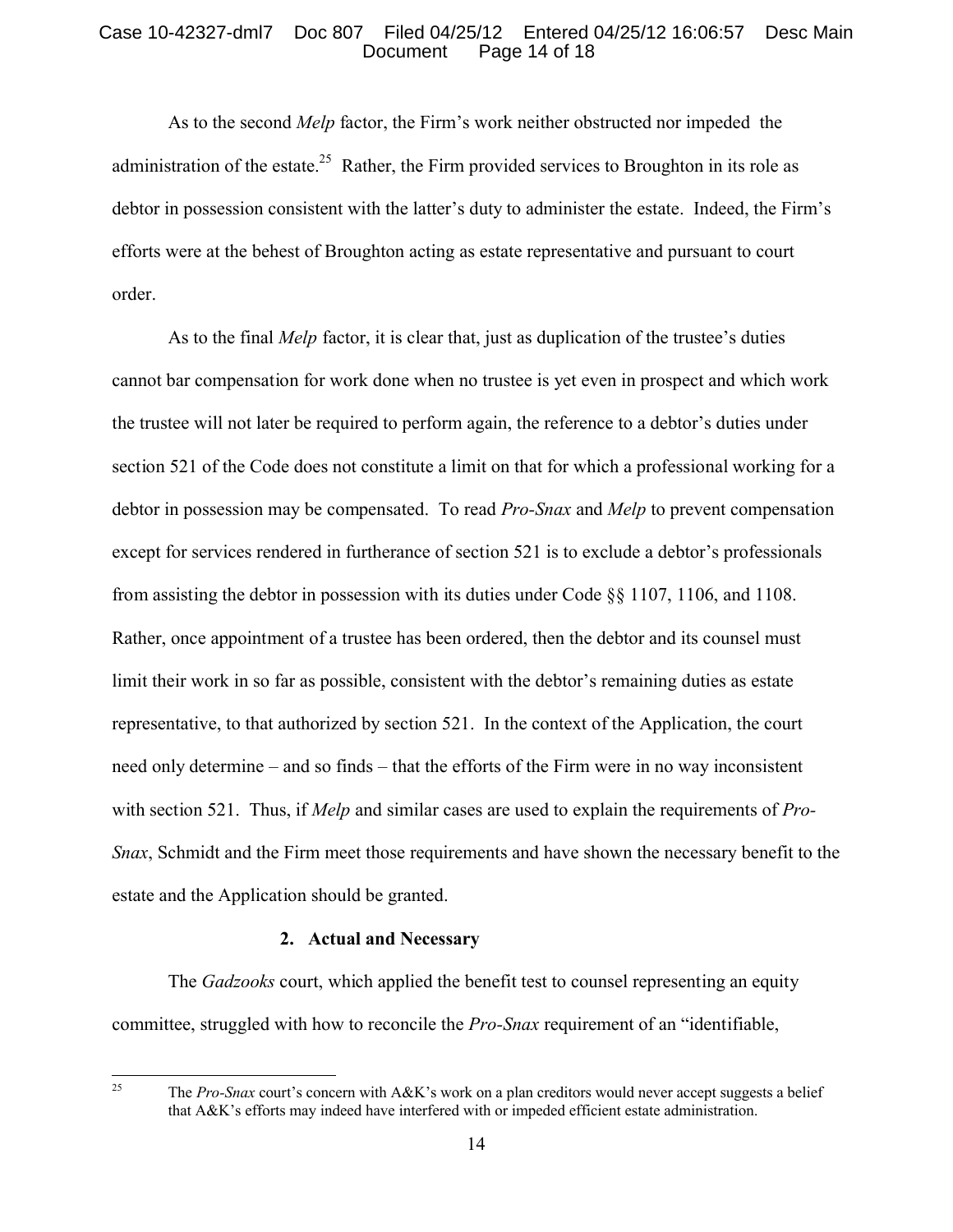# Case 10-42327-dml7 Doc 807 Filed 04/25/12 Entered 04/25/12 16:06:57 Desc Main Page 15 of 18

tangible, and material benefit" to the estate, including its suggestion of a retrospective review of counsel's work, with section  $330(a)(3)(C)$  which indicate a professional's efforts should be assessed prospectively, as of the time they were to be performed. Judge Boyle, in *Gadzooks*, concluded that the requirement set by the Court of Appeals of a benefit to the estate constituted a gloss on the provision in section  $330(a)(1)(A)$  that counsel be awarded "reasonable compensation" for actual, necessary services rendered by the…professional person." *See In re Gadzooks*¸ 2007 WL 2059724, at \*9. That is, services will benefit the estate if they are actual and necessary.<sup>[26](#page-14-0)</sup>

As it happens, the term "actual, necessary" is found not only in section  $330(a)(1)(A)$  but as well in section  $503(b)(1)(A)$ , where it modifies the words "costs and expenses of preserving the estate" and limits what costs and expenses are entitled to priority payment as administrative claims.[27](#page-14-1)

As used in section  $503(b)(1)(A)$ , "actual, necessary" clearly does not mean administrative expenses are limited to only those that enhance or at least preserve a debtor's estate. It has been black letter law since the Supreme Court rendered its decision in *Reading Co. v. Brown*, 391 U.S. 471, 478, 88 S.Ct. 1759, 20 L.Ed.2d 751 (1968), that torts committed by an estate representative in the course of performing his, her or its duties give rise to claims entitled to administrative

<span id="page-14-0"></span><sup>26</sup> <sup>26</sup> The court does not understand that the UST contends that the Firm either did not in fact perform the services for which it seeks compensation or that the services performed were not appropriate to the assigned tasks. So long as the objective being pursued – the sale of SPOT – was valid, the services performed by the firm were necessary to achieving it.

<span id="page-14-1"></span><sup>&</sup>lt;sup>27</sup> The relationship between the use of "actual, necessary" in section 503(b)(1) and its use in section  $330(a)(1)(A)$  is further cemented by both section  $503(b)(2)$ , which subsumes section  $330(a)$  and its "actual, necessary" requirement, and sections 503(b)(3) and (4), which also use the term "actual, necessary." It is reasonable that the term should be similarly construed in each of these contexts. *See Rousey v. Jacoway*, 544 U.S. 320, 326-27, 125 S.Ct. 1561, 161 L.Ed.2d 563 (2005) (looking at use of the phrase "on account of" in provisions of the Code other than the one at issue and adopting a consistent construction); *In re Trejos*, 352 B.R. 249, 257 (Bankr. D. Nev. 2006) (citing *Rousey* and stating that "the Supreme Court has acknowledged that with a code such as the Bankruptcy Code, similar words and phrases presumptively will receive the same construction, even if found in different parts of the code.").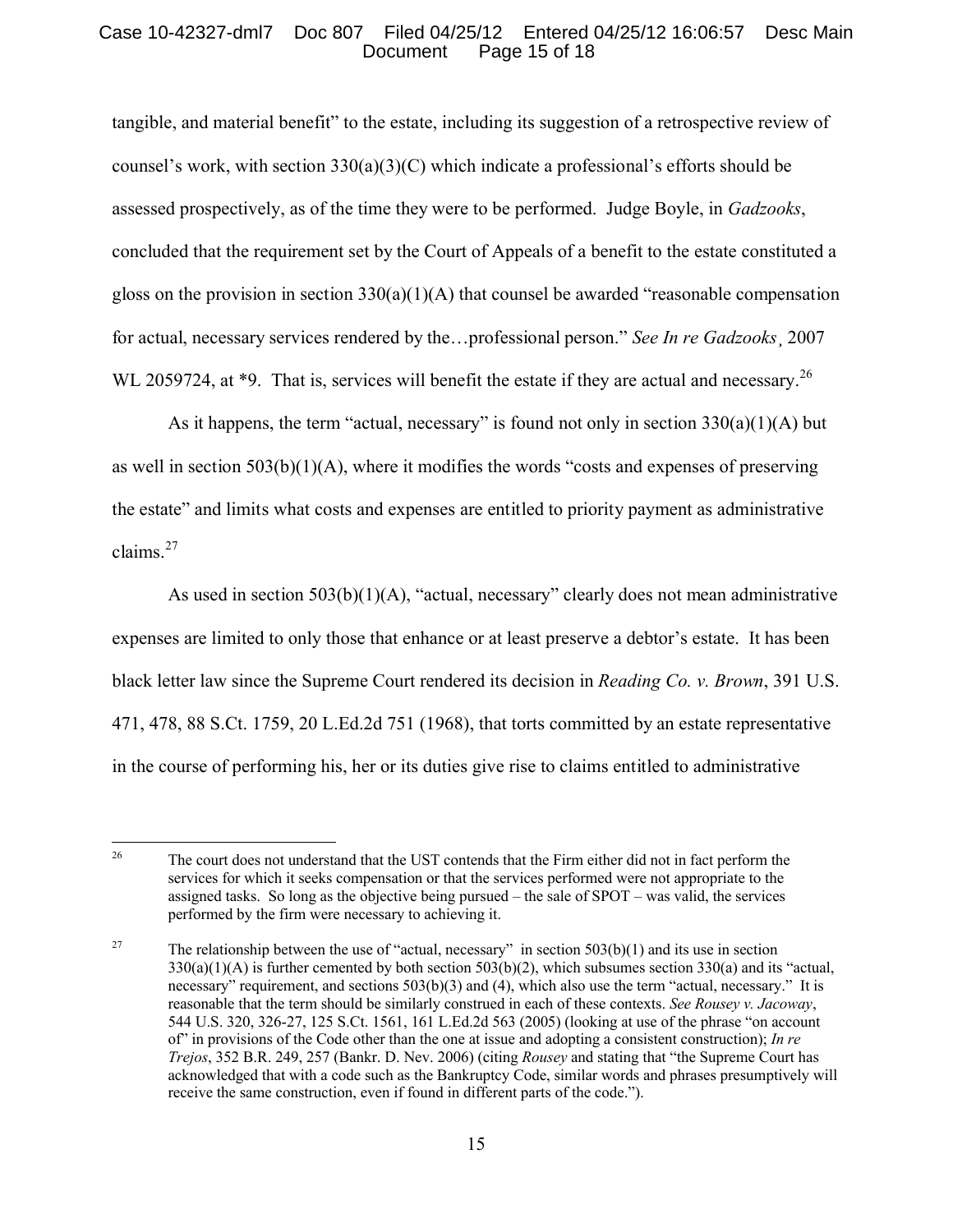#### Case 10-42327-dml7 Doc 807 Filed 04/25/12 Entered 04/25/12 16:06:57 Desc Main Page 16 of 18

priority. [28](#page-15-0) This is because, as the Court reasoned in *Reading*, a bankruptcy estate, just like any other participant in the business world, must pay those costs necessarily incident to its operations, including satisfying claims arising from torts attributable to the estate.

Similar reasoning can be applied to the efforts of the professionals of a debtor in possession (or other statutory bankruptcy fiduciary). It is the duty of a debtor in possession – like any estate representative – to realize any possible value from assets of the estate. If it eventually proves true that an asset cannot be realized upon, that does not mean it should not be investigated and its liquidation (or other means of realization) pursued, so long as, as the *Pro-Snax* court observed, "the chances of success...outweigh the costs of pursuing the action." 157 F.3d at 426. Thus, for example, in *Stern v. Marshall*, pursuit of Stern's counterclaim was appropriate and compensable, since the chances of success were good. That the case ultimately was lost 5-4 in the Supreme Court (on the basis of the bankruptcy court's constitutional inability to enter a final judgment on Stern's counterclaim) does not change the fact that the estate representative and estate professionals were doing their duty in pursuing it.

The same can be said of the Firm's work. It was entirely appropriate for Broughton to pursue the transaction with SPOT. That the deal fell through does not mean the Firm should not be compensated – there was never any question that SPOT could perform or that the sale of the 22 lots would produce fair value for the estate; that the principals were difficult to deal with or that CHORA created obstacles is hardly reason for counsel charged with negotiating and documenting the deal to refuse to work to make the sale happen.

<span id="page-15-0"></span><sup>28</sup> <sup>28</sup> Although *Reading* was decided under the former Bankruptcy Act, it remains good law under the Code. *See, e.g., Total Minatome Corp. v. Jack/Wade Drilling, Inc. (In re Jack/Wade Drilling, Inc.)*, 258 F.3d 385, 388 (5th Cir. 2001) (stating that "[t]he *Reading* exception has survived Congressional amendments to the bankruptcy code and been recognized and applied by nearly every Court of Appeals in the nation.") (Citations omitted).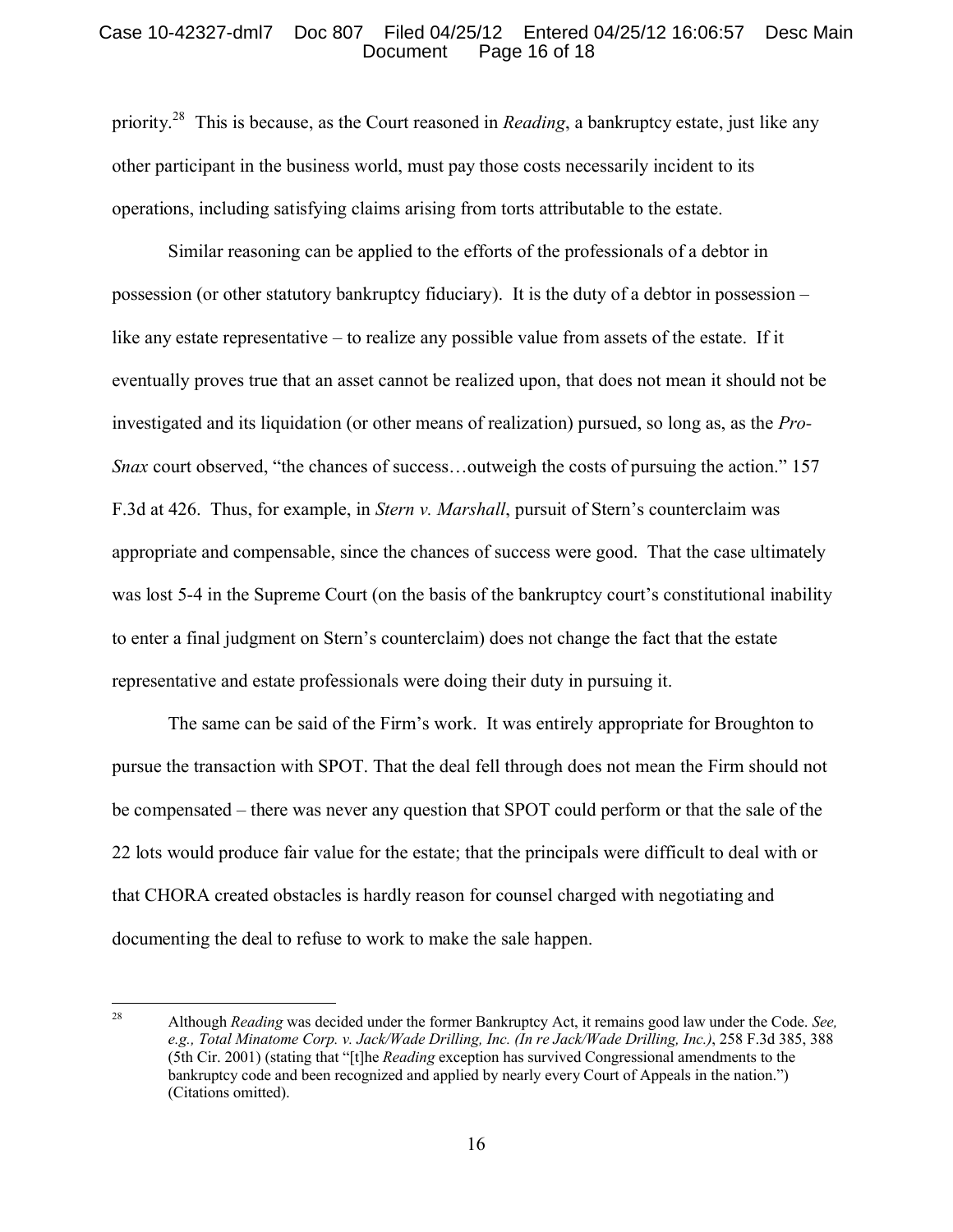## Case 10-42327-dml7 Doc 807 Filed 04/25/12 Entered 04/25/12 16:06:57 Desc Main Page 17 of 18

Success cannot be a prerequisite to compensation outside of a contingency arrangement.<sup>[29](#page-16-0)</sup> Rather, the conclusion that a professional was justifiably pursuing a legitimate, realizable goal of the fiduciary client should be enough benefit to the estate to satisfy *Pro-Snax*.

## **IV. Conclusion**

The court today holds that a professional provides an "identifiable, tangible and material benefit" to a bankruptcy estate within the meaning of *Pro-Snax* through assisting the estate representative in administering an asset of the estate, whether or not the effect of administration of the asset is enhancement of the estate, so long as the professional's services are performed at the direction of the estate representative and the estate representative is acting in accordance with the Code and its sound business judgment.<sup>[30](#page-16-1)</sup> In doing so, the court focuses on the nature of the benefit provided but also takes account of public policy and an estate representative's decision making authority in bankruptcy.

With regard to the latter, the court relies on an estate representative's sound business judgment in approving acts outside the ordinary course of business. *See Inst. Creditors of Cont'l Air Lines, Inc. v. Cont'l Air Lines, Inc. (In re Cont'l Air Lines, Inc.)*, 780 F.2d 1223, 1226 (5th Cir. 1986) (discussing the "sound business judgment" test for transactions outside the ordinary course of business); *In re Borders Group, Inc.*, 453 B.R. 459, 473 (Bankr. S.D.N.Y. 2011). Unless the manner in which an estate representative arrives at a decision is seriously flawed, the court will defer to the estate representative. *See Richmond Leasing Co. v. Capital Bank, N.A.*, 762 F.2d 1303, 1309 (5th Cir. 1985); *In re Pilgrim's Pride Corp.*, 403 B.R. 413, 426, 427

<span id="page-16-0"></span><sup>29</sup> <sup>29</sup> *See, e.g., In re Asarco LLC*, 2011 WL 2974957, at \*21.

<span id="page-16-1"></span><sup>&</sup>lt;sup>30</sup> As the court has indicated above, professionals' administrative work likely also confers benefit on the estate within the meaning of *Pro-Snax*, but it is not necessary to a ruling on the Application that the court so hold. Likewise the court need not here reach the question of whether committee professionals satisfy *Pro-Snax* when acting in the interests of the committee's constituents.